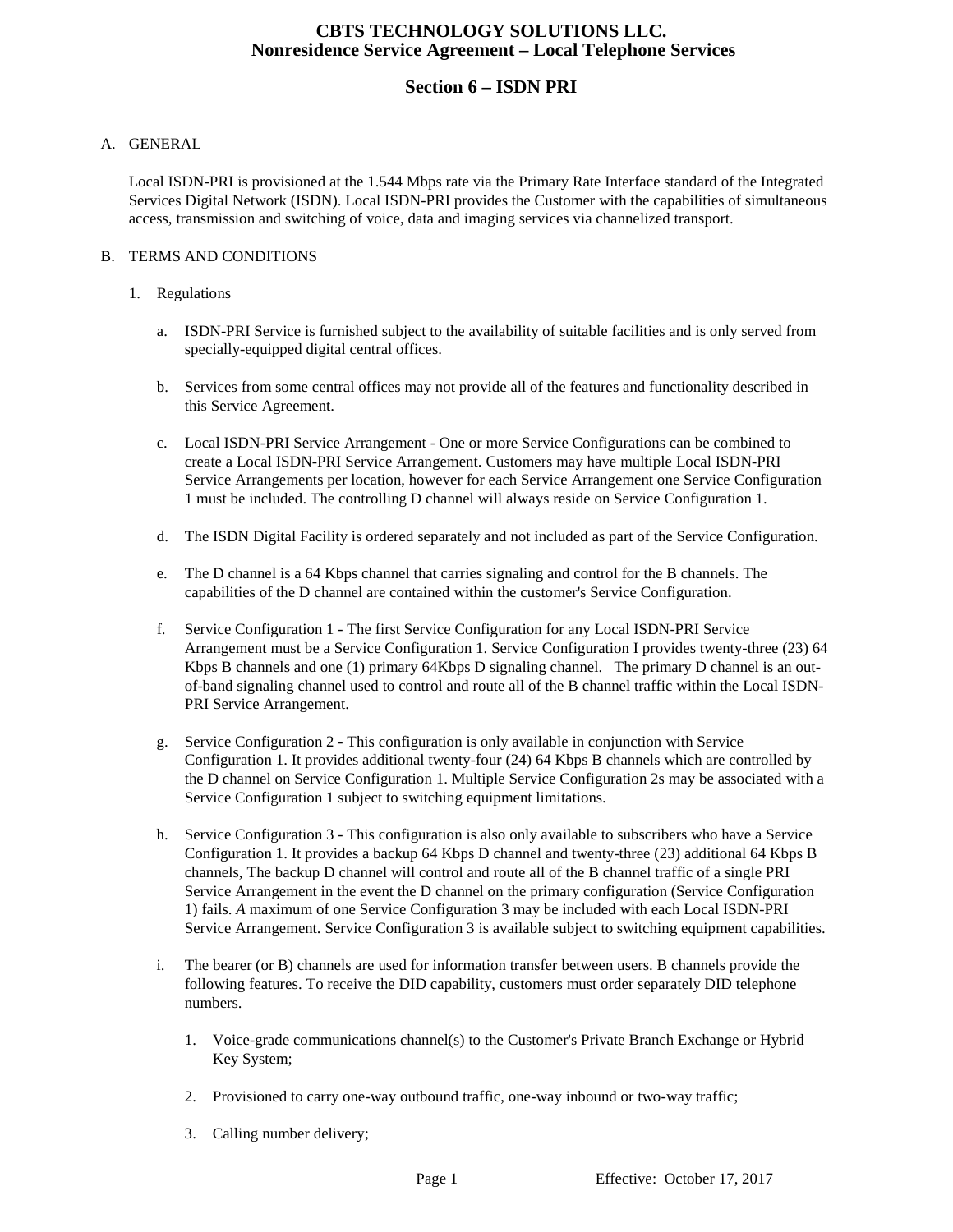# **CBTS TECHNOLOGY SOLUTIONS LLC. Nonresidence Service Agreement – Local Telephone Services**

# **Section 6 – ISDN PRI**

## 4. Hunting

- 5. DID service which provides the Customer with a single digital connection which can carry oneway inbound traffic.
- j. Service is furnished subject to the availability of suitable facilities and is only served from speciallyequipped digital central offices.
- k. Service from some central offices may not provide all of the features and functionality described in this Service Agreement.
- l. This Service is offered under the Variable Term Payment Plan (VTPP). The VTPP rates are payable over a period selected by the customer from those available. Regulations pertaining to the VTPP can be found in Section 2. Early termination charges may apply to variable term contracts as shown below.
- m. The minimum service period for is twelve months.
- n. Early Termination
	- 1. If Customer removes an ISDN PRI from service prior to the expiration of the term hereof, Customer will pay to the Company a termination charge equal to all monthly charges for such ISDN PRI for which Customer would have been responsible had Customer not removed such ISDN PRI.
	- 2. If nonrecurring charges associated with the installation of a ISDN-PRI Service are waived and the service is then terminated prior to completion of the 12-month minimum service period or the VTPP (Variable Term Payment Plan) contract period, the customer will become liable for payment of the waived charges.

Commission approval of the termination liability for ISDN-PRI contracts, as described above, is not intended to indicate that the Commission has approved or sanctioned any terms or provisions contained therein. Signatories to such contracts shall be free to pursue whatever legal remedies they may have should a dispute arise.

#### 2. Optional Features

Optional Features: In addition to providing Local Exchange Services specified above, Local ISDN- PRI can be configured to support the following optional advanced ISDN features where technically available:

- a. Remote Call Forwarding (RCF): RCF allows all calls dialed to a telephone number equipped for RCF service to be automatically forwarded to another dialable telephone number.
- b. Overflow Routing: Overflow routing allows the redirection of incoming calls based on customer conditions of either "all trunks busy" or disaster-based service outages.
- c. Direct Inward Dialing service includes the central office switching equipment necessary for inward dialing from the central office directly to stations associated with the customer premises switching equipment. DID service is furnished from a Company central office on trunk lines (excluding Foreign Exchange, WATS and foreign central office service) to customer premises switching equipment equipped for compatible DID operations. DID Numbers can be obtained in blocks of 20 numbers.